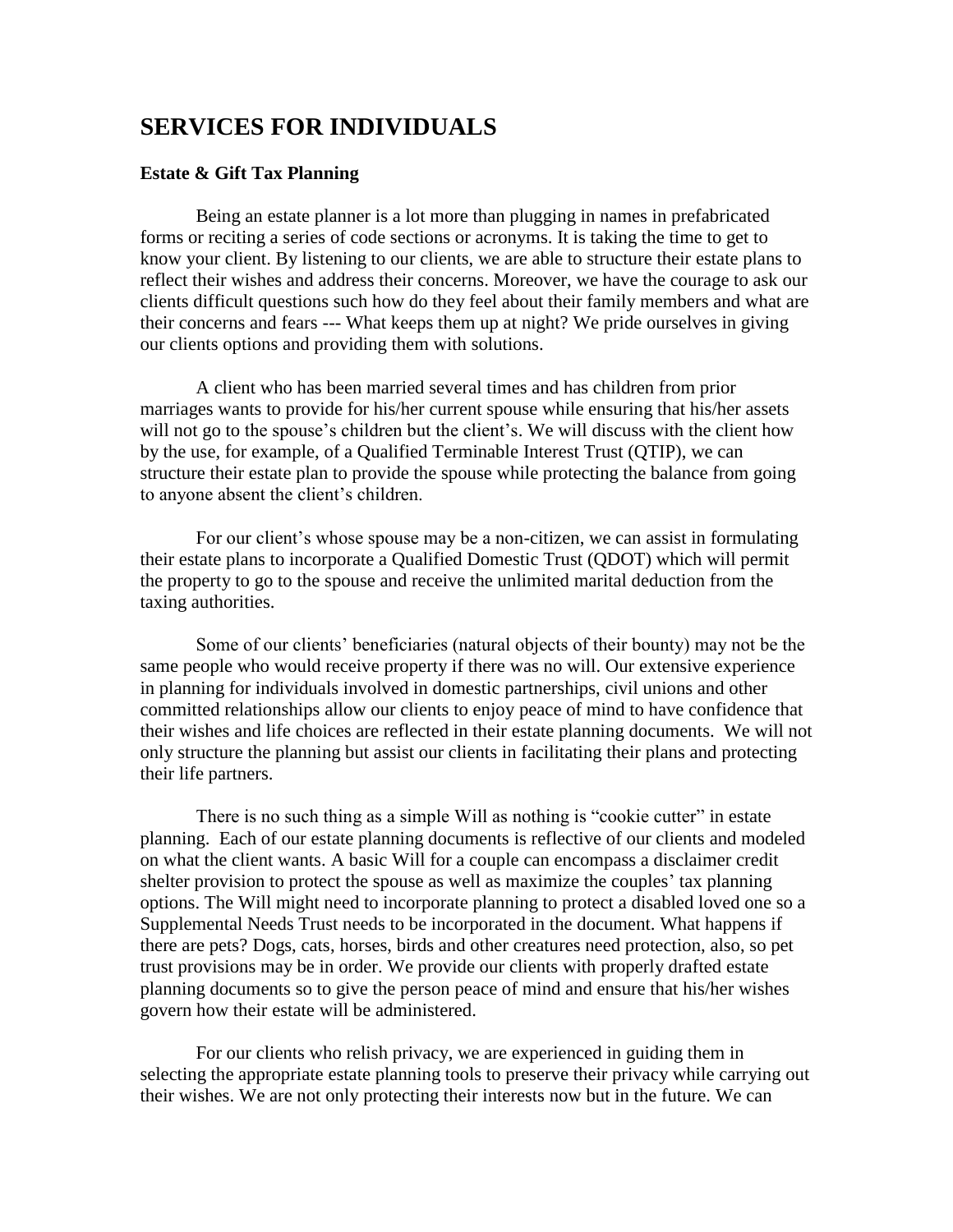advise as to the best vehicles to also preserve the integrity of their estate planning goals from litigation --- be it protection from creditors or litigious relatives.

Some of our clients are concerned on the impact of estate taxes on their estate planning goals. We pride ourselves in providing our clients not only with a wealth of knowledge as to estate planning options but wealth transfer tax planning strategies. Life insurance planning techniques, for instance, can provide funds to loved ones in the event of death while maximizing the tax planning alternatives. By establishing an Irrevocable Life Insurance Trust (ILIT), we are able to satisfy both needs of our customers. For our estate planning clients who are also concerned as to their business' future, we can provide asset protection as well as estate planning by structuring Family Limited Partnerships (FLP) and Limited Liability Companies (LLC) in order to protect the individual's assets as well as insure continuity of the business interests. In this regard, we will work in concert with the client's other professionals so all aspects of the client's needs are addressed. We take pride in having all egos checked at the door so our consumer always gets the best product.

The residence of a client can provide a wealth of estate planning and estate tax planning alternatives. A transfer to a loved one while retaining a life estate in the house is an easy way to have the residence not be part of the portion of your estate subject to probate while retaining all the benefits in the residence for your life.

For our clients who are charitable minded, the planning options we can provide are endless in effectively capturing, preserving and passing on social wealth. Charitable Remainder Trusts and Charitable Lead Trusts provide for both the charity and the individual beneficiaries. As we do with all our trusts, we not only structure our planning instruments but oversee the funding to ensure that our trust "basket is never empty".

We have a wealth of acumen and experience in the preparation and audits of Estate and Gift Tax Returns both on a federal as well as on a local level. The basic tenet of the Estate and Gift Transfer Tax System is to tax the transfer of property between a transferor and a transferee. Moreover, the Internal Revenue Service wants the tax to be paid on a fairly regular basis. The Personal Representative of an estate must file an estate tax return within nine months of death of the decedent if the total value of the estate exceeds the Applicable Exclusion Amount. We are pleased to state that on a fairly regular basis we are called upon to provide our decades of knowledge and experience in preparation and audit of transfer tax returns.

## **Estate Probate & Administration**

We are called upon to participate in all the life cycles of our clients. We are not only called upon to share in the joys of a birth of a child or the union of two individuals but sadly in sharing in the mourning of a loved one who is no longer with us. Our clients are more than our customers but become members of the family. With a kind word and a saddened heart we can aid our clients in getting through a difficult part of their lives. We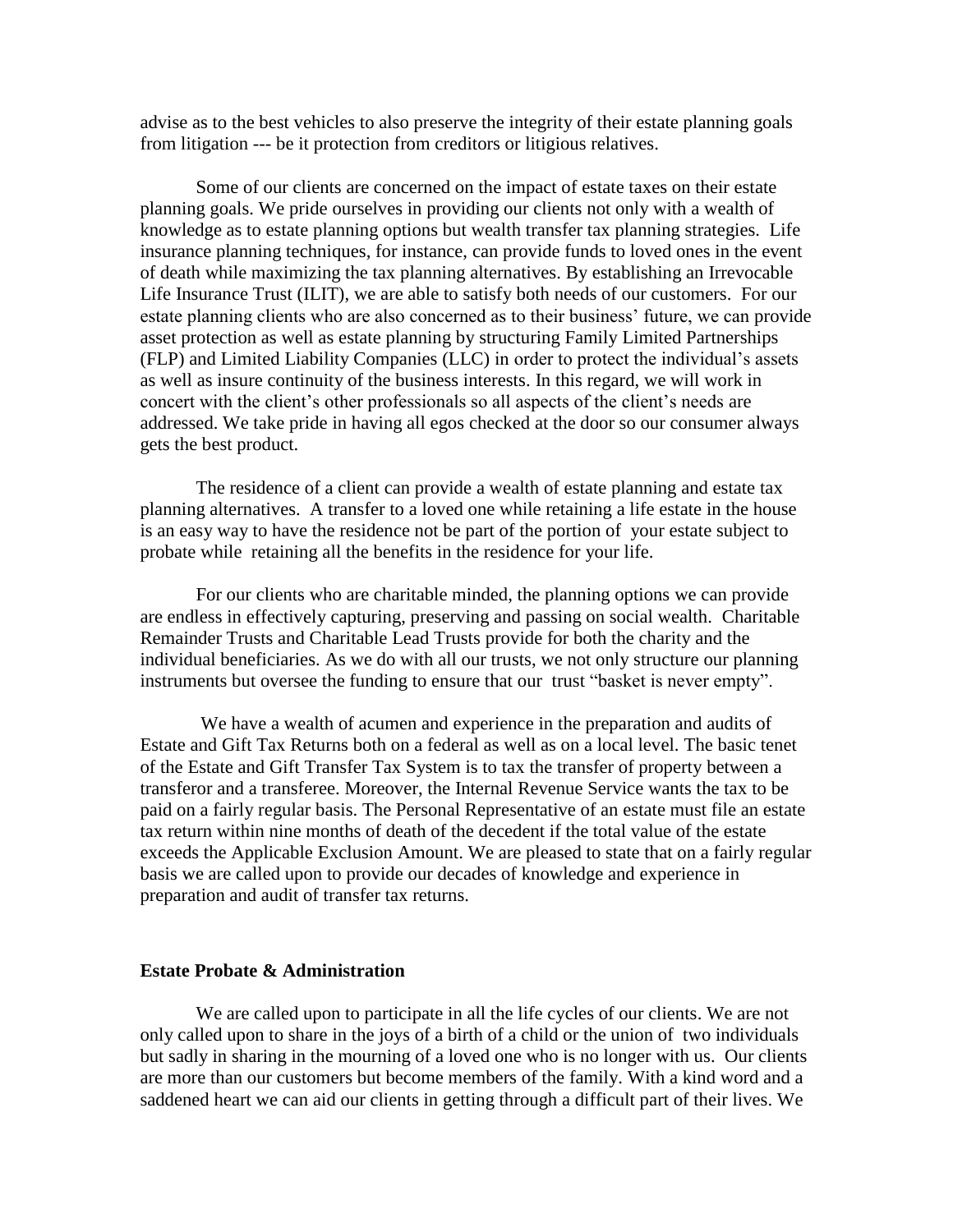have the years of experience to make the probate (or administration) process tenable. By shouldering the burden of the mourners, we are able to expeditiously get the process commenced and able to oversee the proper management of the estate. We are charged with the task of guiding the fiduciary throughout the entire probate/administration process as well as assist in the transferring of the assets which may never enter probate because they pass to another person [by](http://en.wikipedia.org/wiki/Contract) "operation of law" or as the result of a specific designation.

What happens when a disgruntled beneficiary or distributee (one who gets property if there had been no will) comes forward to challenge the will or the selection of the fiduciary. Although will contests are rare, they do happen. We have experience in representing both the individual putting forth the estate for Court approval and the individual objecting to the estate before him/her.

Although they are general not the norm, Judicial Accountings are required in some instances. Executors and Trustees have a requirement to account for their actions as fiduciaries to the beneficiaries. We are skilled in drafting the annual accounting as well as representing the estate's or client's interests when the accounting is being reviewed by the accounting and law departments of the Surrogate's Court.

Sometimes even with the most skilled estate plan, something needs to be adjusted. Renunciation (disclaimer) planning enables us to assist in post-death planning not only for the spouse but the children as well. An estate plan should maximize utilization of the applicable credit amount to produce the best estate tax savings posture. If, as is often the case, the applicable credit is not fully used through lifetime giving, it makes sense for the Will of the first spouse to die to create a trust to "carve out" and hold the applicable credit amount. Effective use of the applicable credit in both estates of a husband and wife can be quite significant, resulting in a significant amount of combined assets of the couple passing to their children without federal estate taxation, and ultimately reducing estate taxes on assets passing to the couple's children. Disclaimer planning can, also, be used in multi-generational estate planning to get property to a younger generation when the first level of beneficiaries are wealthy in their own right.

#### **Special Needs Planning**

Each of our clients are unique in their own right and likewise each person's concerns are particular to their own situation. Many of our clients are the financial and/or physical caretakers for a loved one. Whether it is a child with Downs Syndrome, a parent suffering from Alzheimers or a partner who is HIV+, the continuing the support for these individuals are paramount in the client's estate planning schematic. We have the tools and the knowledge to provide avenues for our clients so they can continue the care, support and protection of their loved one when they are no longer here.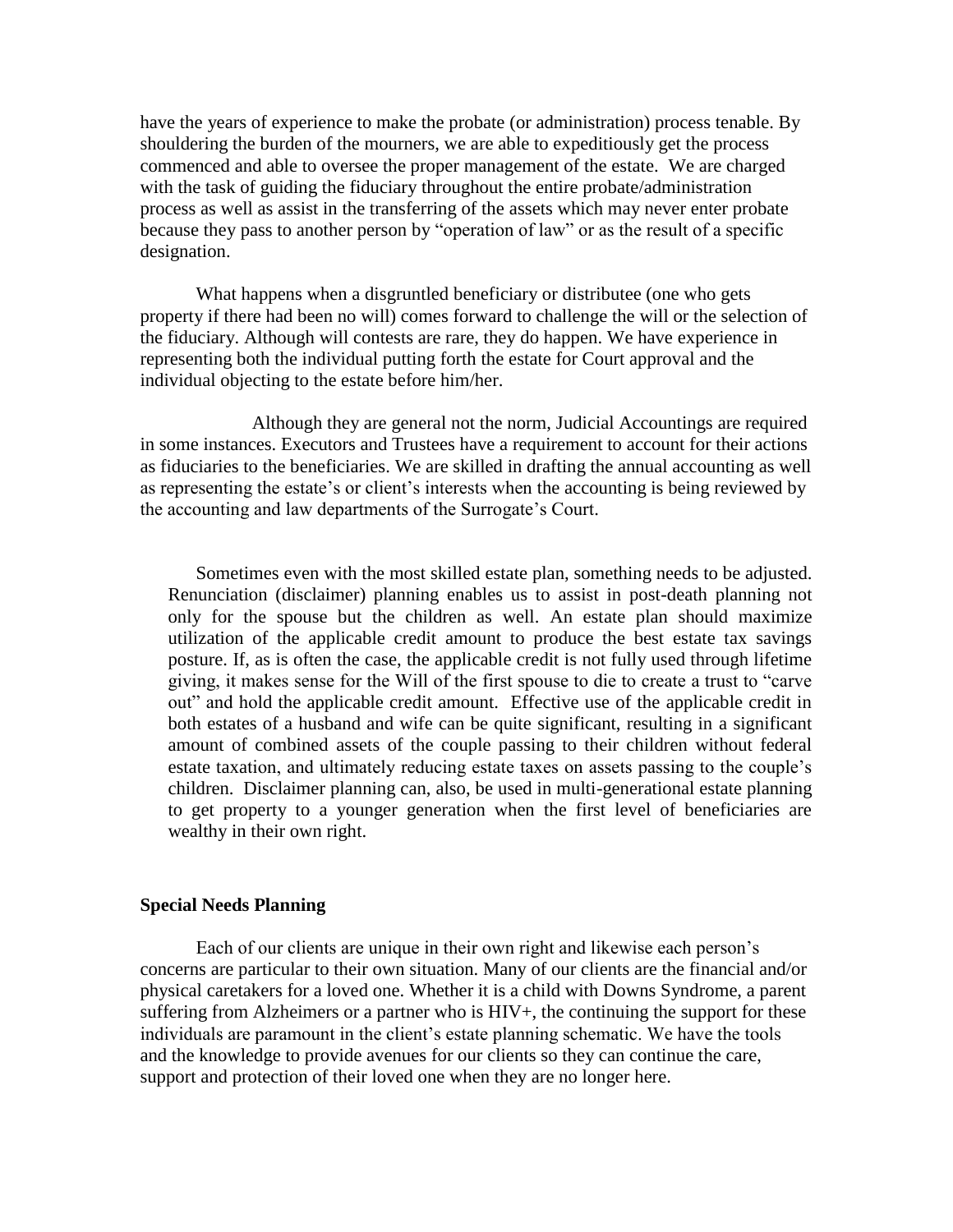We sit with our clients and discuss what are the current needs of the individual and what will be their anticipated needs in the future when the client is no longer around to provide support. By advising our clients about Special Needs Trusts and Pooled Income Trusts we allow our clients to know that their loved one can maintain their integrity and continue enjoying a quality of life which they are entitled to maintain.

#### **Guardianships**

Along the lines of Special Needs Planning are Guardianships. What can you do when your parent, spouse, child, friend can no longer manage their affairs? Or what planning is necessary when your child with a developmental disability is longer a child under State Law? We can provide assistance in guiding our clients through the bureaucratic maze which can be our judicial system.

We have a wealth of experience in bringing Guardianship proceedings in the courts and assisting our clients in preserving the rights of their loved one. Whether it is an Article 81 proceeding in Supreme Court or an Article 17A in Surrogates Court, we represent the interests of our clients and the individuals whom they are petitioning to protect.

#### **Elder Law**

As the result of previously unknown medical technology, members of our society are able to live well into their late eighties and older. In connection with planning for the future, it is always preferable to start early. For our clients who are not in immediate need of long-term care, we have the ability to guide them in distributing or protecting their assets in advance. The best time to plan for the possibility of long term skilled nursing care is when you are still healthy. By doing so, you may be able to pay for your long-term care and protect assets for your loved ones. This way, when you need long-term care, you may be in a position to quickly qualify for Medicaid benefits. Giving general rules for socalled "Asset Preservation Planning" is difficult because every person's situation is different. Some have more assets or income than others. Some individuals are married and some are single. Some have family support or a caretaker child while others do not. Some own their own homes and some rent. In addition, in many cases, Medicaid Planning is only commenced once an illness occurs; in those situations, all is still not lost. We have the experience to provide our clients with strategies to maximize their options and rearrange their assets so that countable resources are exchanged for exempt assets or otherwise made inaccessible to the state. For example, instead of spending your life's assets solely on nursing home bills, you can pay off the mortgage on your house, make home improvements and repairs, pay off your credit cards, and prepay your burial expenses.